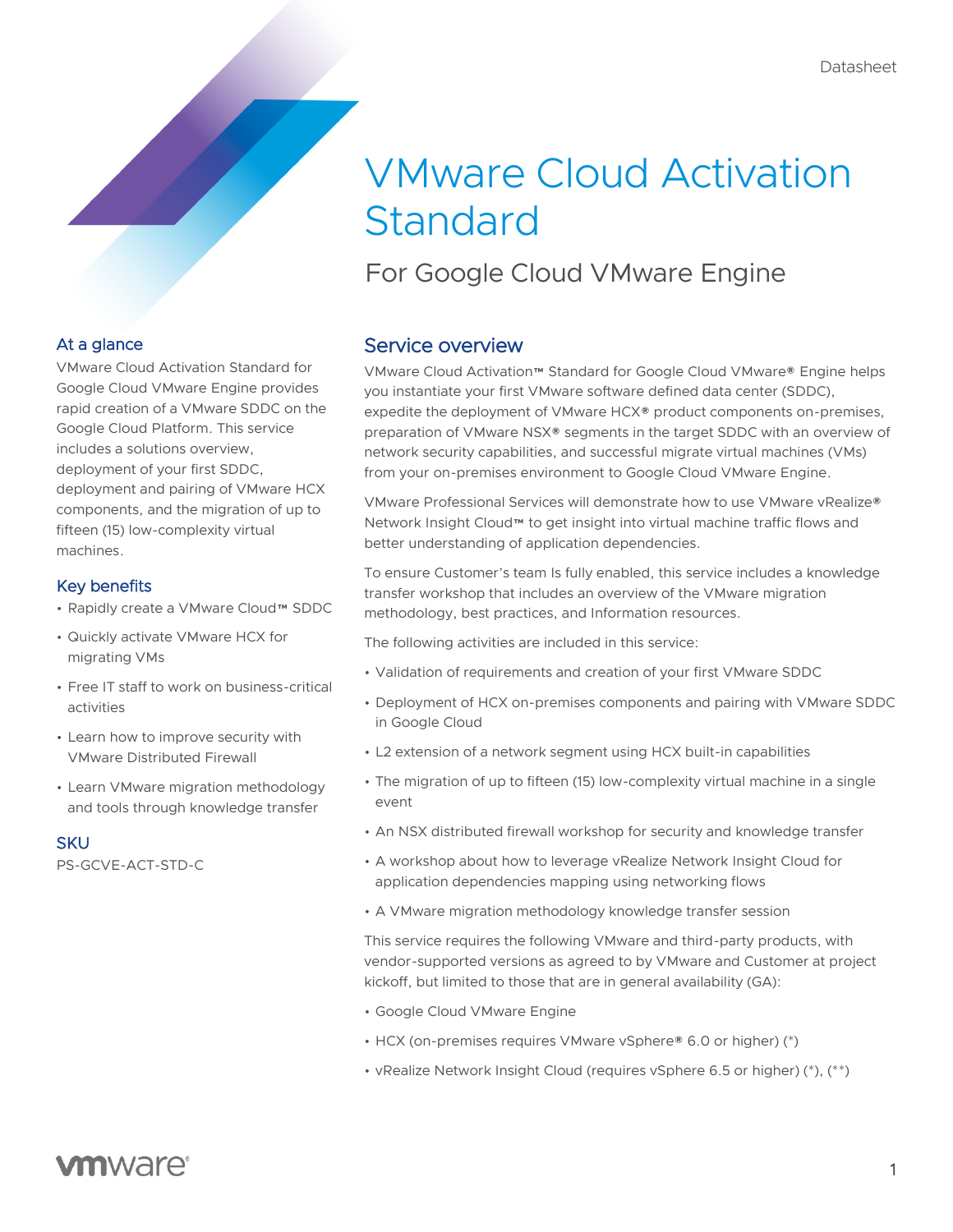(\*) Note 1: please check the VMware Requirements and Product Interoperability Matrix links in the Appendix.

(\*\*) Note 2: if customer has already VMware vRealize Network Insight™ (4.x or higher) running in the source environment we will be able to leverage it if it matches the requirements.

#### Service delivery description

Service activities will be delivered remotely by VMware Professional Services. Due to the nature of some on-premises components and security aspects we require Customer to join virtual sessions and engage their infrastructure, network, and security teams when appropriate to execute required actions (i.e., firewall port configurations or appliance deployments) under VMware Team supervision. The delivery team will also require validating the proper configurations and requirements are in place before proceeding with the remote activities.

#### Service capabilities

This service provides the following Customer capabilities:

- Creation of the VMware SDDC on the Google Cloud Platform
- Enablement of the workload mobility platform
- Get started with NSX for application security and isolation

### Project scope

The scope of the service is specified in the following tables per specific product and component:

| <b>Google Cloud VMware Engine</b>                       |                            |                                                                                                                                                                                                         |  |
|---------------------------------------------------------|----------------------------|---------------------------------------------------------------------------------------------------------------------------------------------------------------------------------------------------------|--|
| Specification                                           | Parameters                 | Description                                                                                                                                                                                             |  |
| Review<br>requirements and<br>validate user<br>accounts | Up to one $(1)$<br>cluster | Review and validation of SDDC<br>requirements and cloud accounts<br>entitlements                                                                                                                        |  |
| Cloud VPN                                               | Up to one (1)              | On-premises interconnectivity using Google<br>Cloud VPN is for low-volume data<br>connections. For additional Google Cloud<br>connection options, please check<br>the Hybrid Connectivity product page. |  |
| Configure firewall<br>rules                             | Up to five $(5)$           | Configure NSX gateway firewall rules within<br>the VMware SDDC                                                                                                                                          |  |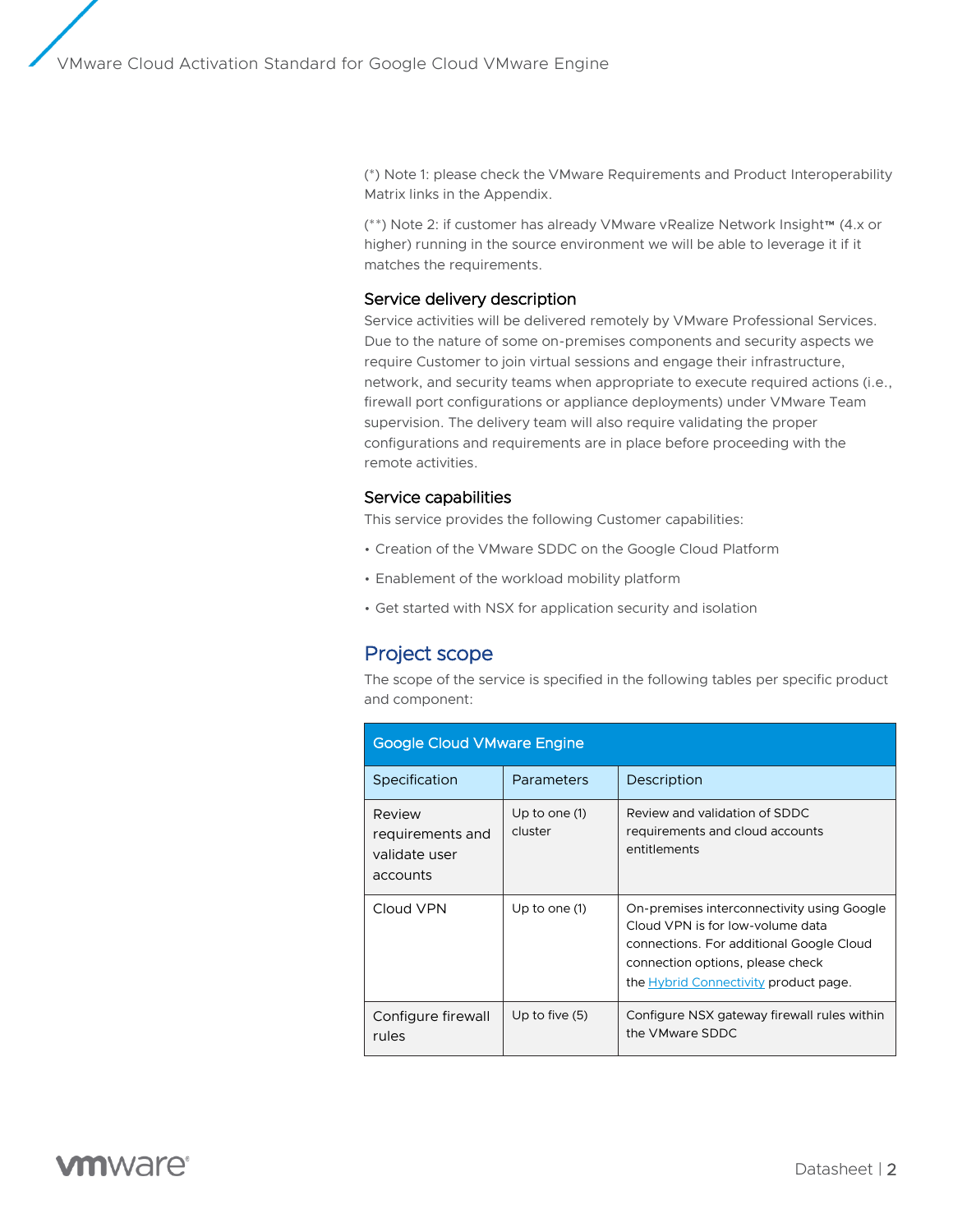| <b>VMware HCX</b>                                 |                 |                                                                                                                                                                         |
|---------------------------------------------------|-----------------|-------------------------------------------------------------------------------------------------------------------------------------------------------------------------|
| Specification                                     | Parameters      | Description                                                                                                                                                             |
| Google Cloud<br><b>VMware Engine</b><br>instances | Up to one $(1)$ | VMware vCenter <sup>®</sup> instance in Google Cloud<br>VMware Engine instance where to pair<br><b>VMware HCX</b>                                                       |
| On-premises<br>vCenter server<br>instances        | Up to one (1)   | On-premises vCenter instance where to<br>deploy VMware HCX for pairing                                                                                                  |
| On-premises<br>layer 2 networks<br>extended       | Up to one $(1)$ | On-premises layer 2 network to be<br>extended with VMware HCX                                                                                                           |
| <b>Additional HCX</b><br>activities               |                 | Review of the on-premises HCX integration<br>with yCenter server and standalone<br>interfaces, the migration of a virtual<br>machine using HCX for validation purposes. |

| <b>VMware NSX</b>                               |                   |                                                                                                                                                 |
|-------------------------------------------------|-------------------|-------------------------------------------------------------------------------------------------------------------------------------------------|
| Specification                                   | Parameters        | Description                                                                                                                                     |
| Number of<br>applications to be<br>secured      | Up to three $(3)$ | Target applications identified for micro-<br>segmentation, with each application<br>comprised of five (5) or less virtual<br>machines.          |
| Number of NSX<br>segments                       | Up to three $(3)$ | Number of NSX network segments created<br>inside the VMware SDDC                                                                                |
| Number of<br>infrastructure<br>service policies | Up to five $(5)$  | Security rules that contain mutually agreed<br>upon widely used core and foundation<br>services (e.g., NTP, active directory, DNS,<br>$etc.$ ). |

# VMware vRealize Network Insight Cloud

| Specification              | Parameters | Description                                                                                                                                                            |
|----------------------------|------------|------------------------------------------------------------------------------------------------------------------------------------------------------------------------|
| VMware product<br>required |            | A vRealize Network Insight Cloud<br>subscription through<br>http://cloud.vmware.com. Customer must<br>provide access user account if Customer<br>subscription is used. |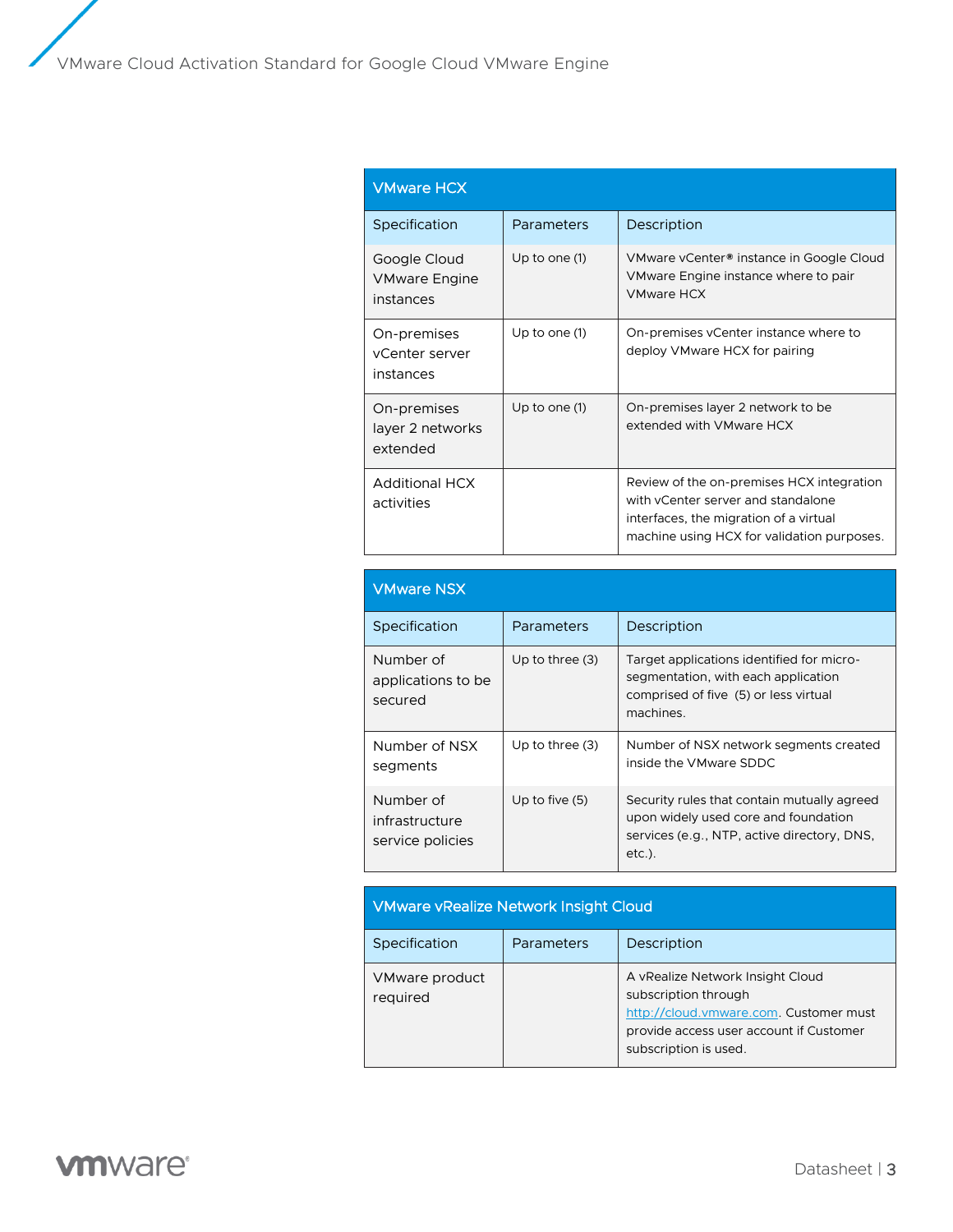| <b>VMware vCenter</b><br>server instances | Up to one $(1)$   | vCenter server instances on-premises used<br>during the application discovery process.          |
|-------------------------------------------|-------------------|-------------------------------------------------------------------------------------------------|
| Applications                              | Up to three $(3)$ | Unique application instances discovered<br>and mapped, across all vCenter instances<br>(total). |

| <b>Workload Migration</b>                    |                    |                                                                                                                                                                                                                                 |
|----------------------------------------------|--------------------|---------------------------------------------------------------------------------------------------------------------------------------------------------------------------------------------------------------------------------|
| Specification                                | Parameters         | Description                                                                                                                                                                                                                     |
| Virtual machines<br>included in<br>migration | Up to fifteen (15) | This is the total number of virtual machines<br>in scope for this migration effort; Only those<br>that will fit into a single (1) migration event<br>will be included.                                                          |
| Configure<br>migration waves                 | Up to one (1)      | Configure workload migrations in HCX with<br>proper resource selections for the target<br>site. This includes monitoring and<br>management of workload replication to<br>ensure synchronization prior to the<br>migration wave. |
| Run migration<br>wave                        | Up to one (1)      | During the scheduled migration window,<br>the VMware Consultant will operate the<br>HCX console to ensure a secure and<br>seamless migration process. This includes<br>facilitating failback if necessary.                      |
| Additional<br>activities                     |                    | Review of the existing list of workloads<br>planned for migration to the new SDDC.                                                                                                                                              |

# Out of scope

The following are out of scope items for this service.

#### General

- Installation and configuration of custom or third-party applications and operating systems on deployed virtual machines
- Operating system administration including the operating system itself or any operating system features or components
- Management of change to virtual machines, operating systems, custom or third- party applications, databases, and administration of general network changes within Customer control
- Remediation work associated with any problems resulting from the content, completeness, accuracy, and consistency of any data, materials, or information supplied by Customer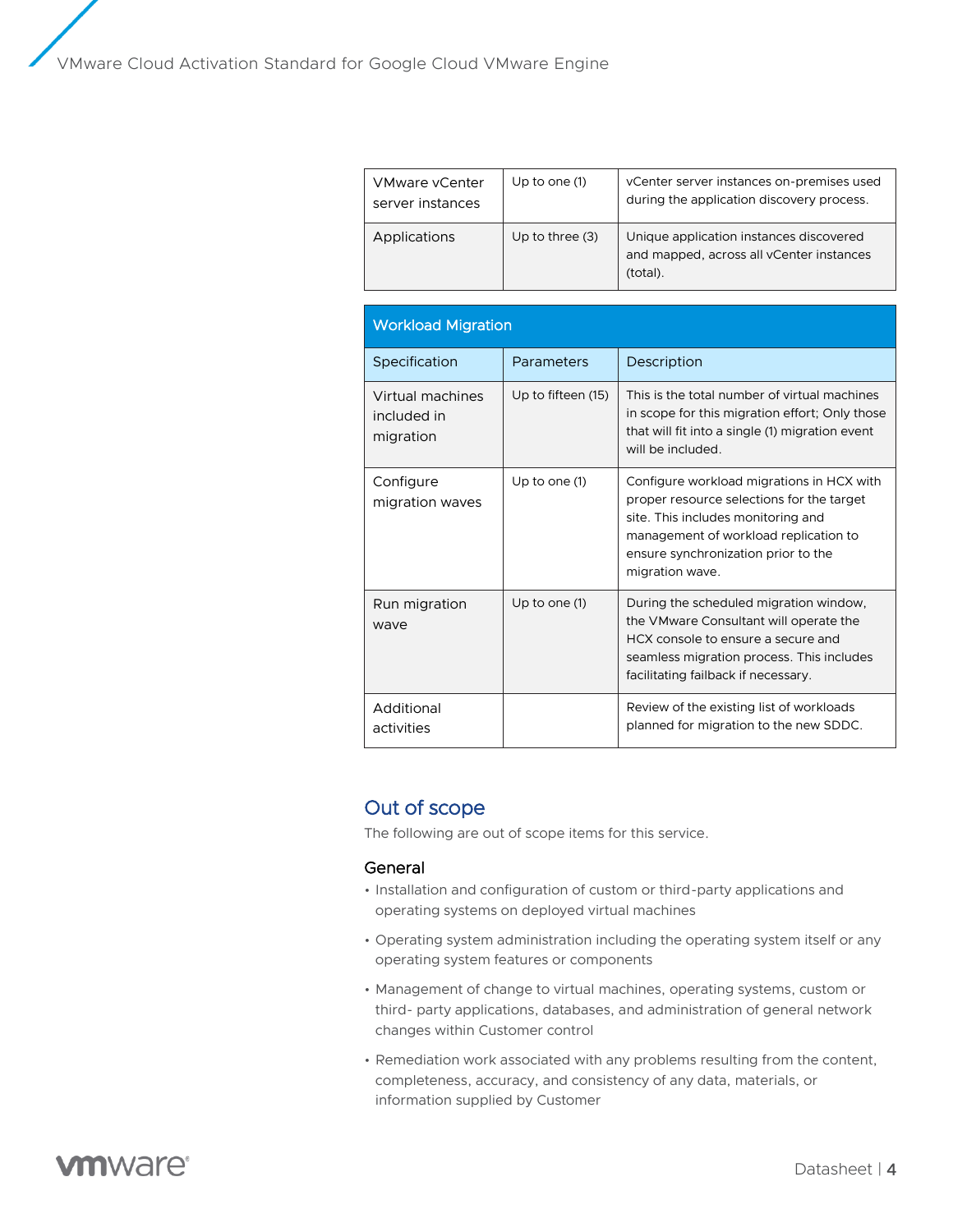- Installation or configuration of VMware products not included in the scope of this document
- Installation and configuration of third-party software or other technical services that are not applicable to VMware components
- Installation and configuration of Customer-signed certificates
- Configuration of VMware products used for the service other than those implemented for the mutually agreed-to use cases
- Customer solution training other than the defined knowledge transfer session

#### Google Cloud VMware Engine

- Creation of user roles and groups
- Creation of local accounts
- Configuration of LDAP/active directory sources
- Creation of networking segments, VPNs, and additional firewall rules not included in the specific service scope
- Google Cloud Platform, non-VMware components configuration and troubleshooting
- Design or configuration of interconnectivity between different SDDCs or other native cloud services
- Google Cloud Hybrid connectivity configuration for dedicated interconnect or partner interconnect (se[e https://cloud.google.com/hybrid-connectivity](https://cloud.google.com/hybrid-connectivity) for details)

#### VMware HCX

- Creation of additional network extensions or stretched networks
- Deployment of additional target or source endpoints
- Deployment and configuration of Enterprise features like OSAM, MON or mobility groups
- Available bandwidth and size of VMs will affect the time to replicate; the group of VMs that does not fit in an up to two (2) days of replication time will not be included

#### Workload migration

- Pre and post application validation
- Backup/restore of virtual machines
- Multi-instances databases and/or part of database clusters will not be migrated
- No Specific application dependency will be analyzed
- Virtual machines with raw device mappings (RDM) in physical compatibility mode cannot be bulk migrated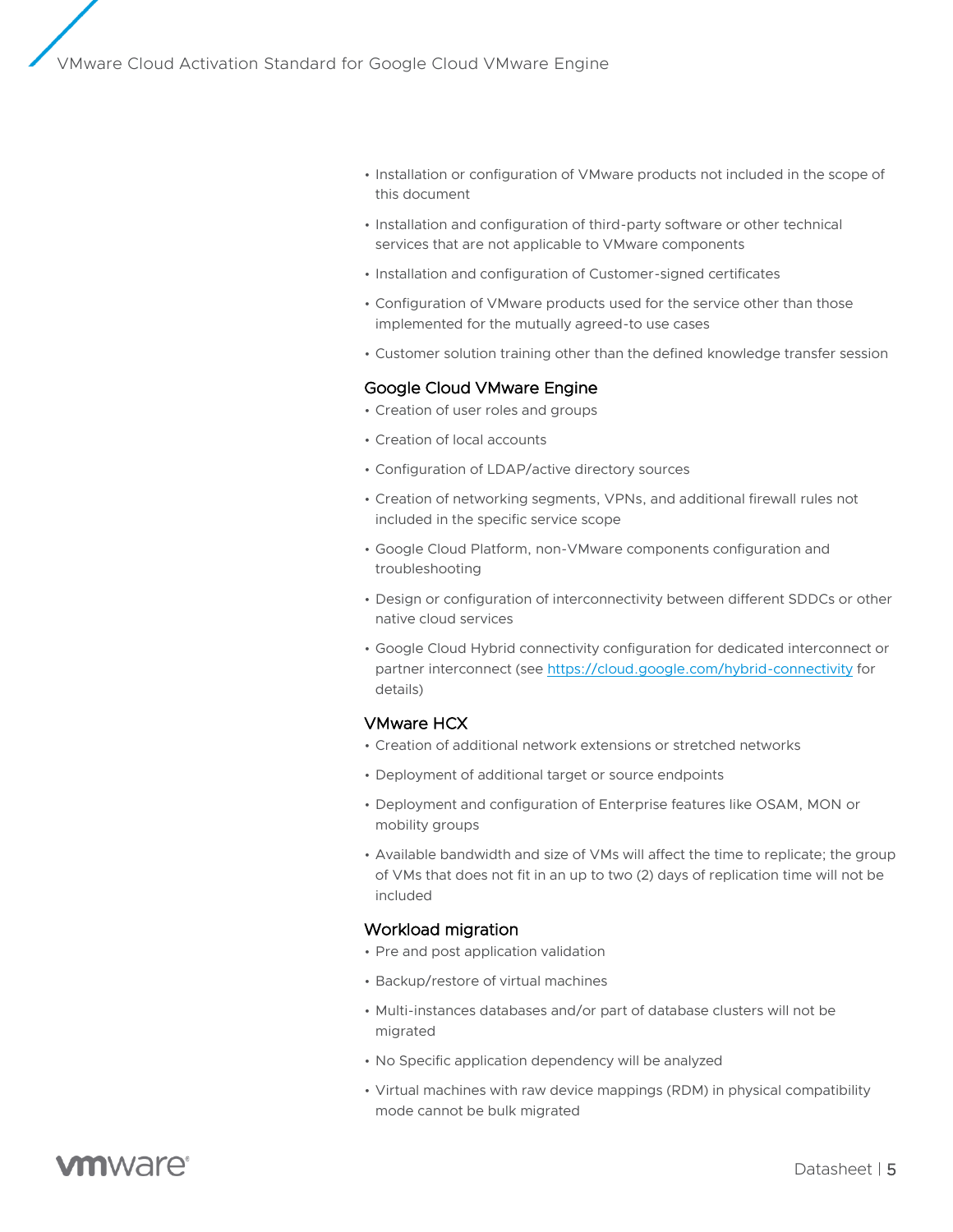- Virtual machines with SCSI bus sharing cannot be migrated
- NSX security tags and configurations related to the virtual machine will not be migrated
- Virtual machine (with) snapshots cannot be migrated; HCX bulk migration will remove any snapshots

#### NSX for application security and isolation

• Applications hosted on physical workloads or containers

#### vRealize Network Insight Cloud

- Valid product license must be provided by the Customer
- Configuration of customer's physical devices
- Applications that consume only physical resources may not be recognized by the discovery process.
- Troubleshooting of Customer's networking and devices

### Estimated schedule

VMware estimates that the duration of this project will not exceed 3 weeks. VMware Professional Services will operate according to a schedule agreed to by both parties. Typically, professional services are performed during normal business hours and workdays (weekdays and non-holidays).

### Project activities

#### Phase 1: initiate

VMware hosts a project initiation call with key Customer and VMware stakeholders. Topics to be discussed include:

- Project business drivers, scope, and objectives
- Project deadlines, timelines, scheduling, and logistics
- Identification of key Customer team members who VMware will work with to accomplish the tasks defined in this data sheet
- Technology prerequisites necessary for a successful project, including review of the service checklist for the VMware solution
- Confirmation of team members and contact details will be exchanged to schedule the project kickoff meeting

Deliverables include:

• Initial pre-engagement call

#### Phase 2: plan

VMware leads a project kickoff meeting with Customer to assess prerequisite completion readiness, review the VMware architecture, and confirm project milestone dates.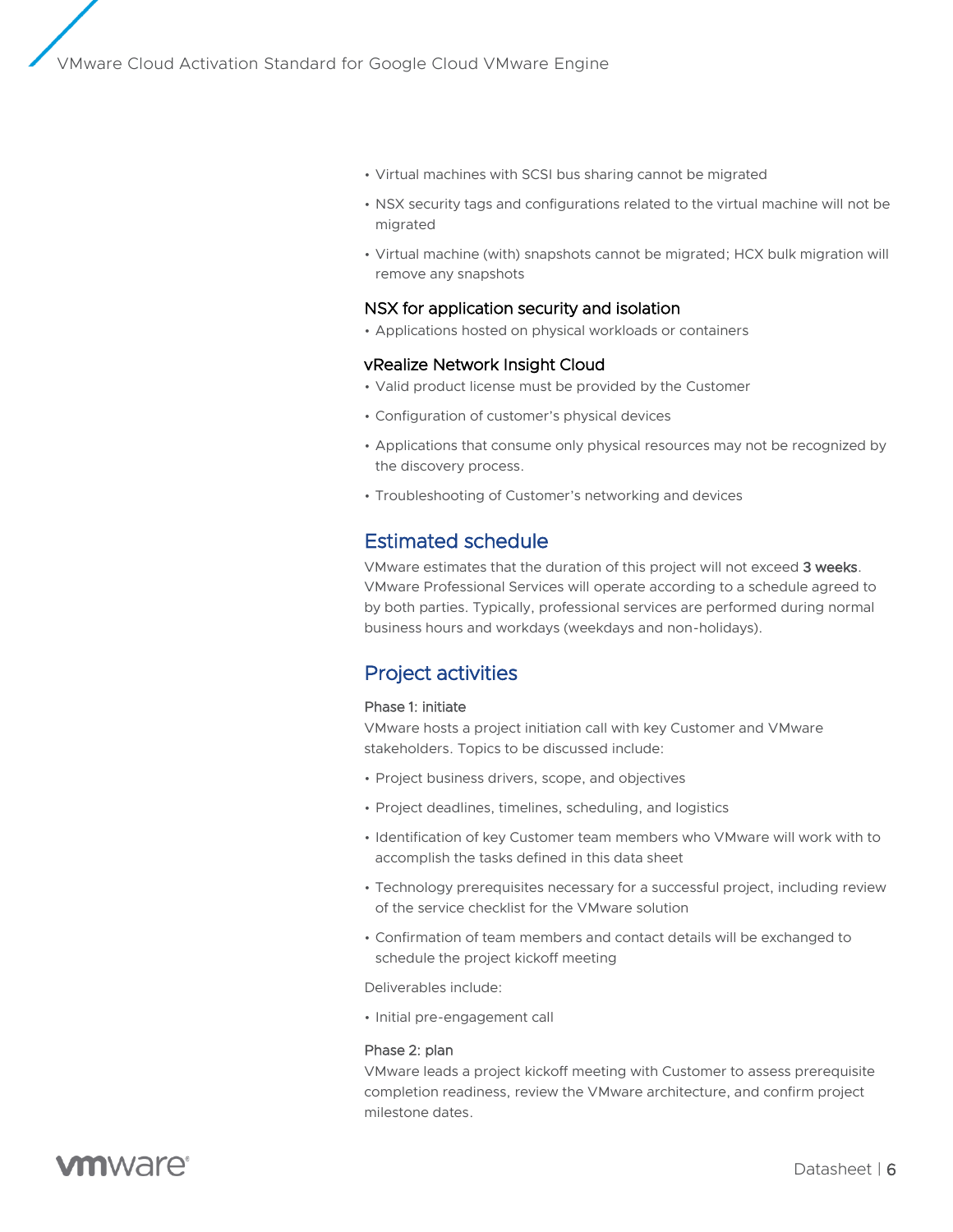The objectives of the meeting are as follows:

- Introducing the VMware team, roles, and responsibilities
- Describing the project goals, phases, and key dates
- Explaining the expected project results and deliverables
- Agreeing on communication and reporting process
- Validating the project expectations and clarifying roles and responsibilities

After Customer and VMware agree on project expectations, the VMware Project Manager and the Customer Project Manager work together on the detailed project plan.

Deliverables include:

- Project kickoff meeting minutes
- Activation services kickoff presentation
- List of VMs to be migrated
- vRealize Network Insights Cloud requirements validation

#### Phase 3: execute

The key activities for this phase are organized into Deploy and Knowledge Transfer subphases.

In the Deploy subphase VMware deploys, documents, and validates the technology components according to the specifics. VMware does the following:

- Installs and configures the VMware technologies according to the specifics
- Finalizes the configuration workbook
- Executes a single migration wave (up to 15 VMs)
- Configures vRealize Network insight Cloud
- Executes service component functional test validation

In the Knowledge Transfer subphase, VMware conducts knowledge transfer sessions covering the deployment procedures, and operations procedures relating to the technologies in the scope of this project. VMware does the following:

• Conducts up to two (2) hours of knowledge transfer sessions

#### Phase 4: close

VMware conducts a closure meeting of up to two (2) hours with the Customer covering project status, reviewing completions, next steps and how to engage with VMware and Google support.